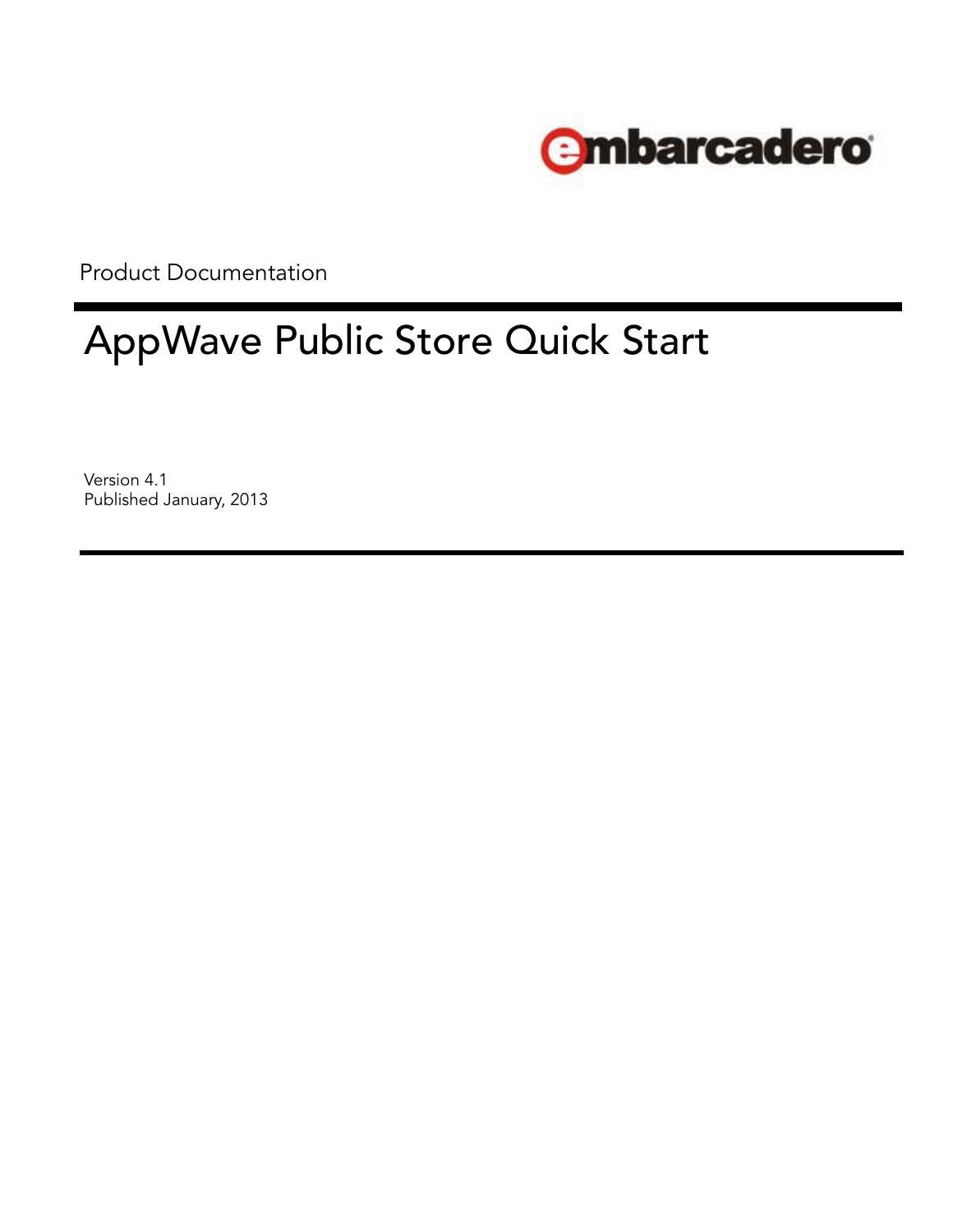© 2013 Embarcadero Technologies, Inc. Embarcadero, the Embarcadero Technologies logos, and all other Embarcadero Technologies product or service names are trademarks or registered trademarks of Embarcadero Technologies, Inc. All other trademarks are property of their respective owners.

Embarcadero Technologies, Inc. is a leading provider of award-winning tools for application developers and database professionals so they can design systems right, build them faster and run them better, regardless of their platform or programming language. Ninety of the Fortune 100 and an active community of more than three million users worldwide rely on Embarcadero products to increase productivity, reduce costs, simplify change management and compliance and accelerate innovation. The company's flagship tools include: Embarcadero® Change Manager™, CodeGear™ RAD Studio, DBArtisan®, Delphi®, ER/Studio®, JBuilder® and Rapid SQL®. Founded in 1993, Embarcadero is headquartered in San Francisco, with offices located around the world. Embarcadero is online at www.embarcadero.com.

January, 2013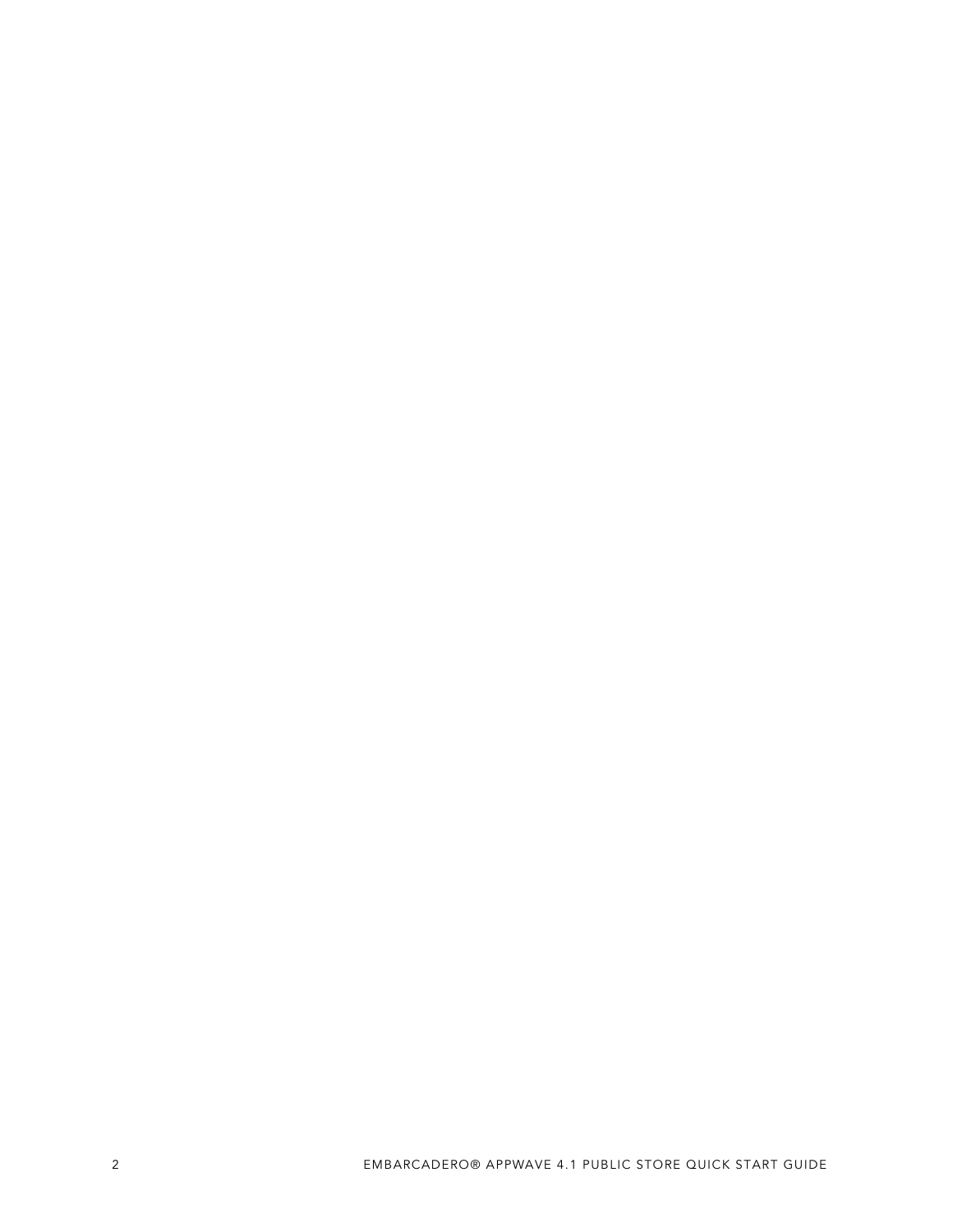## <span id="page-4-0"></span>THE APPWAVE PUBLIC STORE QUICK START

The AppWave Public Store is an internet-available store for Windows apps that gives users access to free apps from categories such as productivity, media, utilities, developer/database tools, and games – all of which they can run from their browser. In the AppWave Store you can search for and run applications using technology that encapsulates and streams applications without requiring installation.

- When you run an app or an Embarcadero app, the AppWave Browser initiates a one-time download of the selected app to AppWave over the internet. Subsequent loads are very fast. The first time you run an app, you are prompted to enter your AppWave ID, which is your EDN Account ID. This is a one-time registration.
- You can then send the AppWave URL to colleagues on your Local Area Network, so that they can obtain the AppWave Browser and experience AppWave themselves.
- You can also run your own apps inside of AppWave. Please refer to the AppWave Studio User Guide for instructions on mastering your own apps and broadcasting them through AppWave.

When you launch an app from the AppWave Store, the system either detects a previously installed AppWave Browser, or launches the installation of the Browser. Once the Browser is installed, the selected app is then passed to the Browser for streaming. Initially, you see an update as the app streams; second when the app is running; and finally, when the app is fully downloaded in the background. You can then run the app on your PC.

#### <span id="page-4-1"></span>SIGNING UP FOR THE STORE

It is easy to find and run any application located in the AppWave Store.

- 1 Click<http://www.windowsapps.com> to open the AppWave Store.
- 2 Click **My Account** and the **Sign In** dialog appears.
	- **NOTE:** If you enter the wrong password or don't remember it, click **Email my password**. Complete the form and click **Submit**.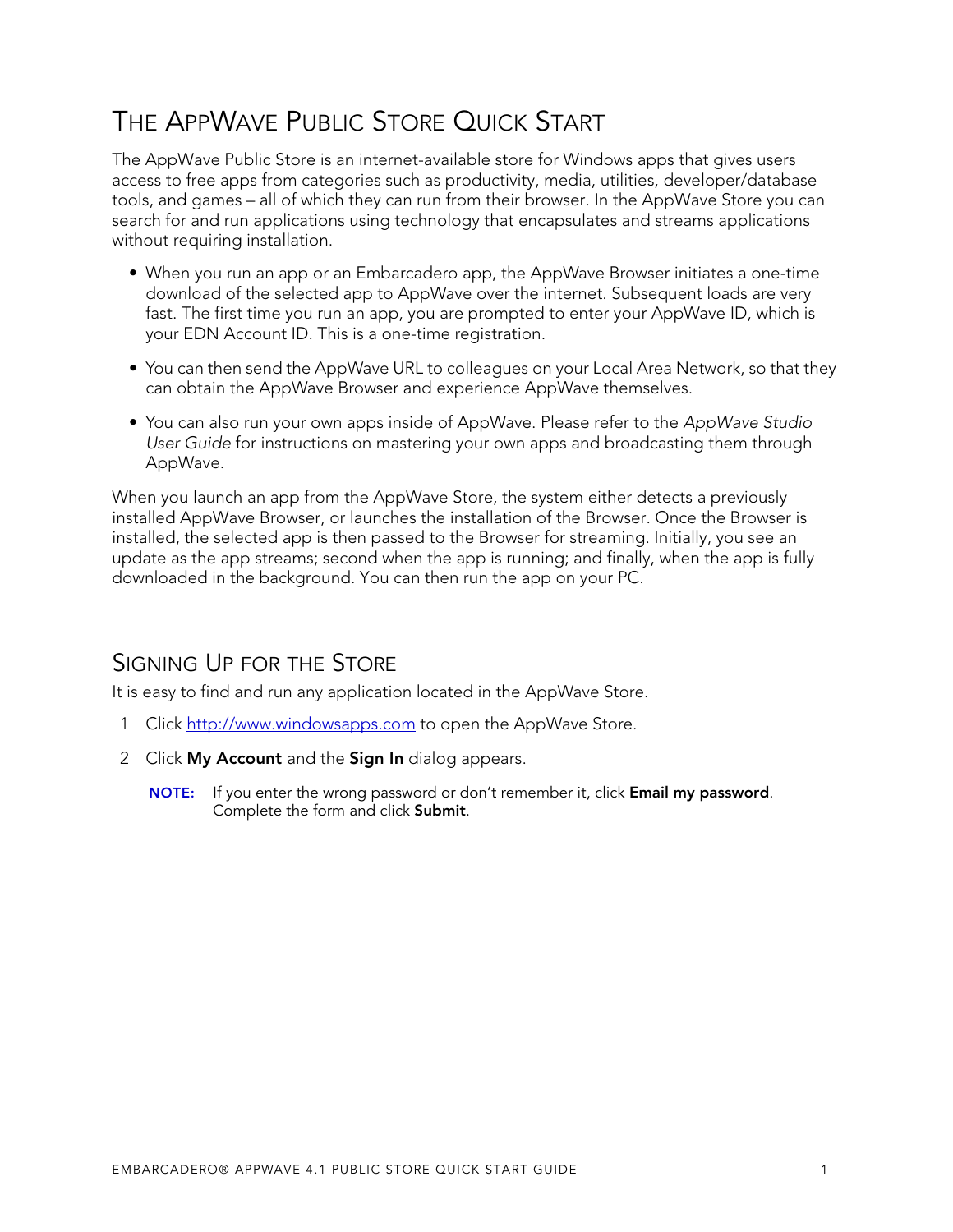| Sign In                            |         |                   |
|------------------------------------|---------|-------------------|
| <b>Enter your Email Address</b>    |         |                   |
|                                    |         |                   |
| <b>Password</b>                    |         |                   |
|                                    |         |                   |
| Don't have an account? Create one. |         |                   |
|                                    | Sign In | Email my password |

3 Click the **Create One** link and complete the information on the **Sign Up** page.

| <b>First Name *</b>                                                           | Telephone *                                                                                                                                                                                                                                                                    |
|-------------------------------------------------------------------------------|--------------------------------------------------------------------------------------------------------------------------------------------------------------------------------------------------------------------------------------------------------------------------------|
| Last Name *                                                                   | Country *                                                                                                                                                                                                                                                                      |
|                                                                               | <b>United States</b><br>$\vert \mathbf{r} \vert$                                                                                                                                                                                                                               |
| <b>Email Address *</b>                                                        | Password *                                                                                                                                                                                                                                                                     |
| Company                                                                       | Confirm Password *                                                                                                                                                                                                                                                             |
| right to cancel your access to free apps.                                     | V We'd like to keep you informed via email about new apps, updates, special offers and pricing. This is required in order to gain<br>access to free apps. You will have the opportunity to opt-out on all future emails. If you choose to opt out in the future we reserve the |
| Ill I have read the EULA and agree with all the information contained herein. |                                                                                                                                                                                                                                                                                |
| * Required Fields                                                             |                                                                                                                                                                                                                                                                                |
|                                                                               | <b>Sign Up</b>                                                                                                                                                                                                                                                                 |

- 4 Enter your information and then click **Sign Up**.
	- **NOTE:** All the fields are required with the exception of "Company". Note that the EULA agreement option is also required.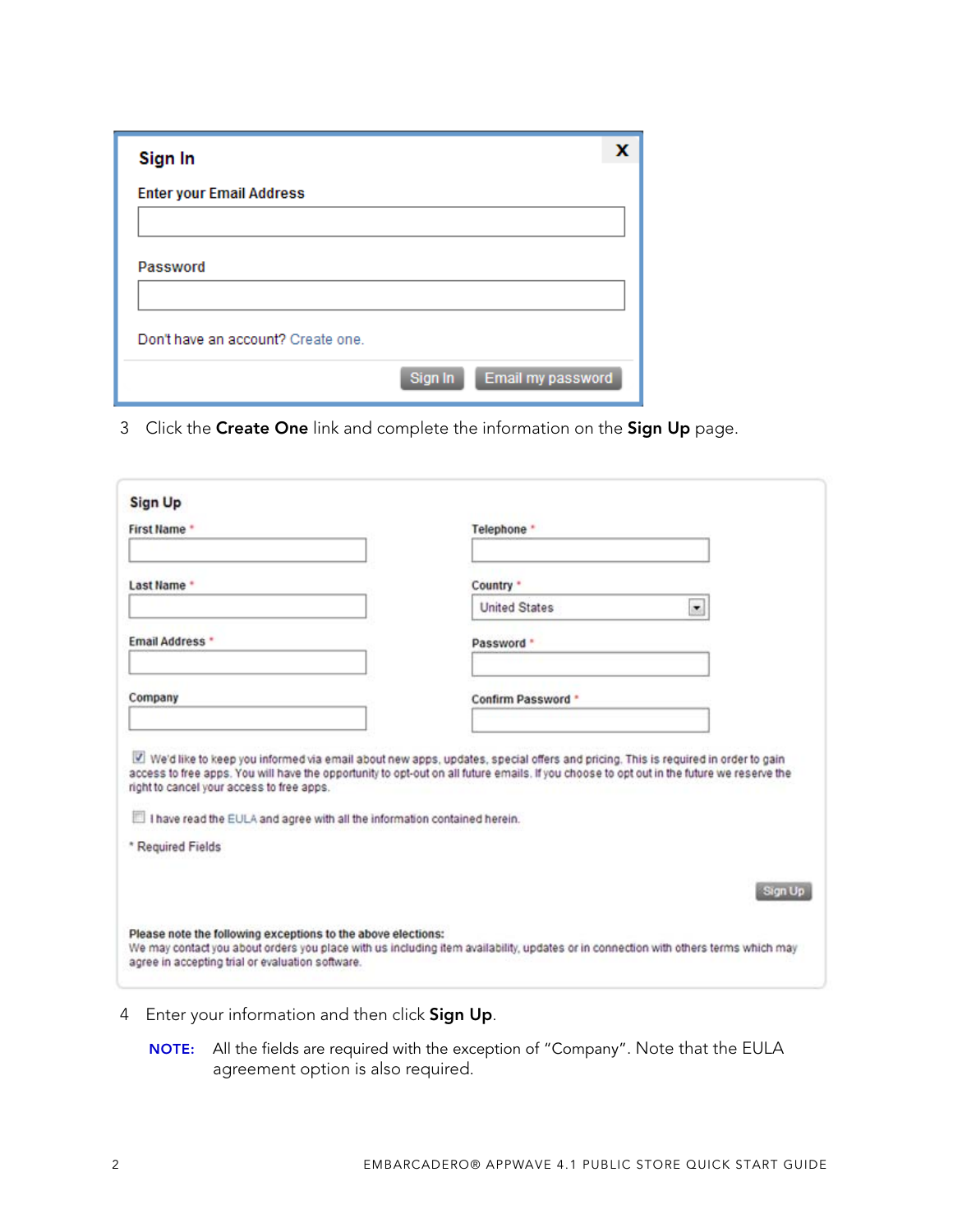#### <span id="page-6-0"></span>RUNNING AN APP

1 When the AppWave Store opens, select the app you want to run and click **Free**. The apps are displayed by rating, for example "Featured Apps", "Highest Rated Apps". They are also displayed by category in the left-hand panel.



- 2 The first time you run an app from the AppWave Store a prompt asks you to download the AppWave Browser. Click **OK** and double-click on the downloaded executable.
	- **NOTE:** Depending on your web browser and operating system, you may need to approve one or more security dialogs to accepts this installation.



- 3 The AppWave splash screen appears tracking the download of the AppWave Browser.
	- **NOTE:** This make take a few minutes. Please note that there is no progress bar or hourglass indicating that the AppWave Browser is being installed.
- 4 Once installed the appwave applet appears in the System Tray.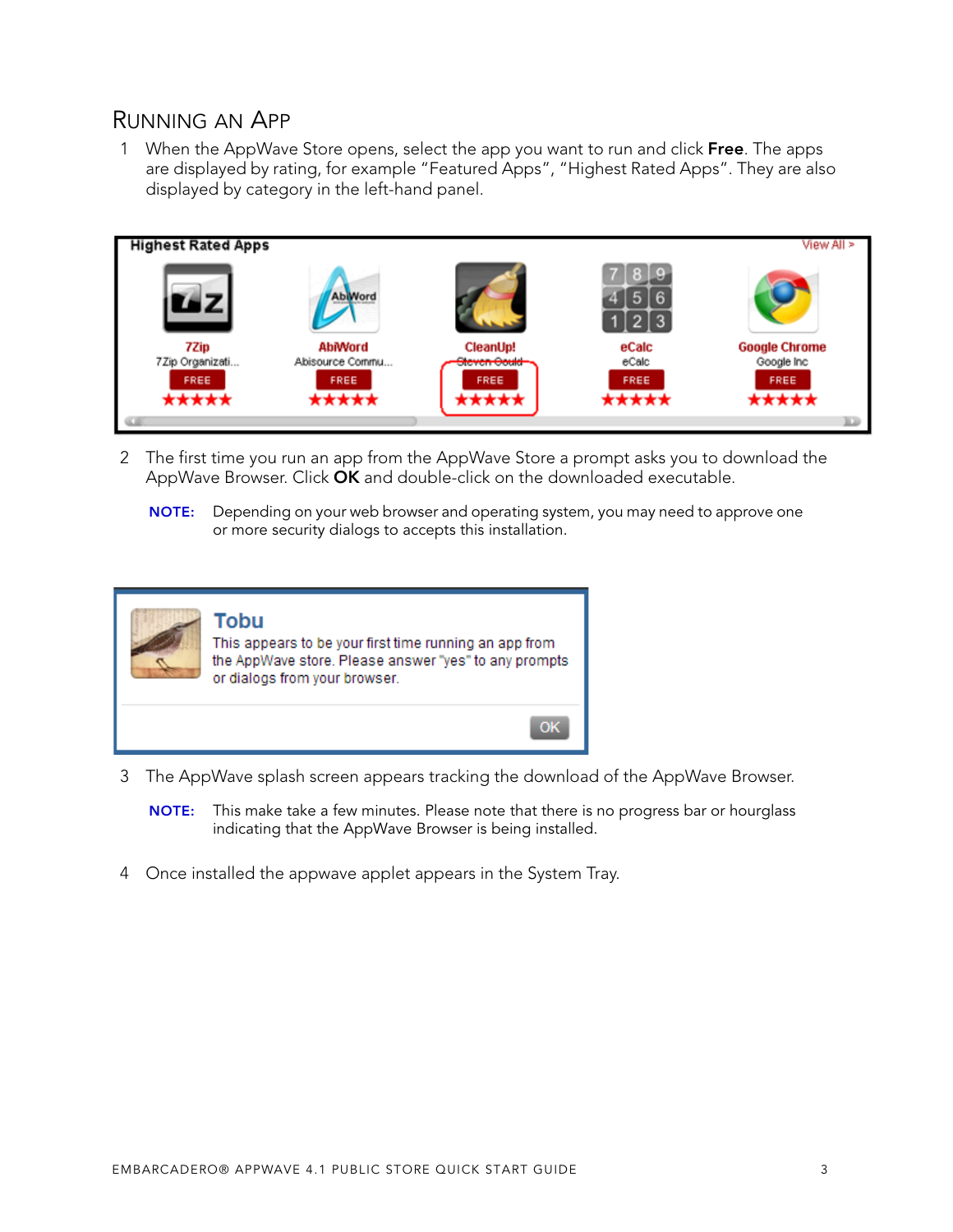

5 Click on the applet and the AppWave Browser opens displaying the details page for the app you download

Note that the button next to the app's icon changes to **DOWNLOADING** and a download progress bar opens in the lower left-hand corner of the AppWave Browser.



- 6 The app's EULA also opens. Click **Accept** and the app opens.
- 7 Once downloaded the downloading button is updated to **RUN**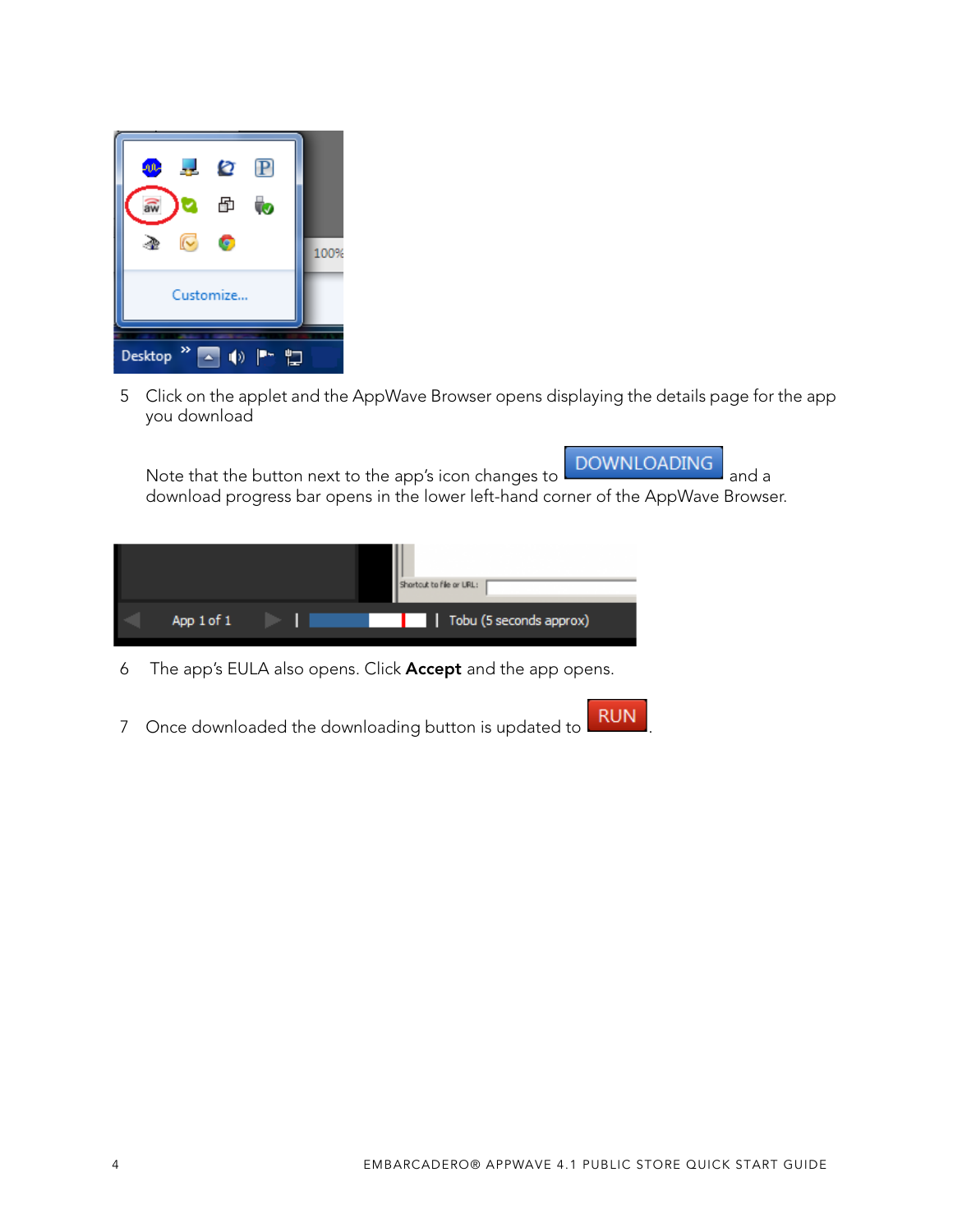

8 After the initial install, you do not need to install the AppWave Browser each time you want to run an app. You only need to click the app you want to run in the AppWave Browser and your selected app's details page opens.

#### <span id="page-8-0"></span>VIEWING APPLICATION INFORMATION

The information page gives you access to several different links and tabs. Just click an app and the selected app's information page opens. The follow information is available:

- Overview gives a description of the application.
- Details the tab displays detailed app information such as current version, app size, etc.
- Reviews you can [Write a Review](#page-9-0) to be published.
- App's category link showing all related apps
- A link to the app's website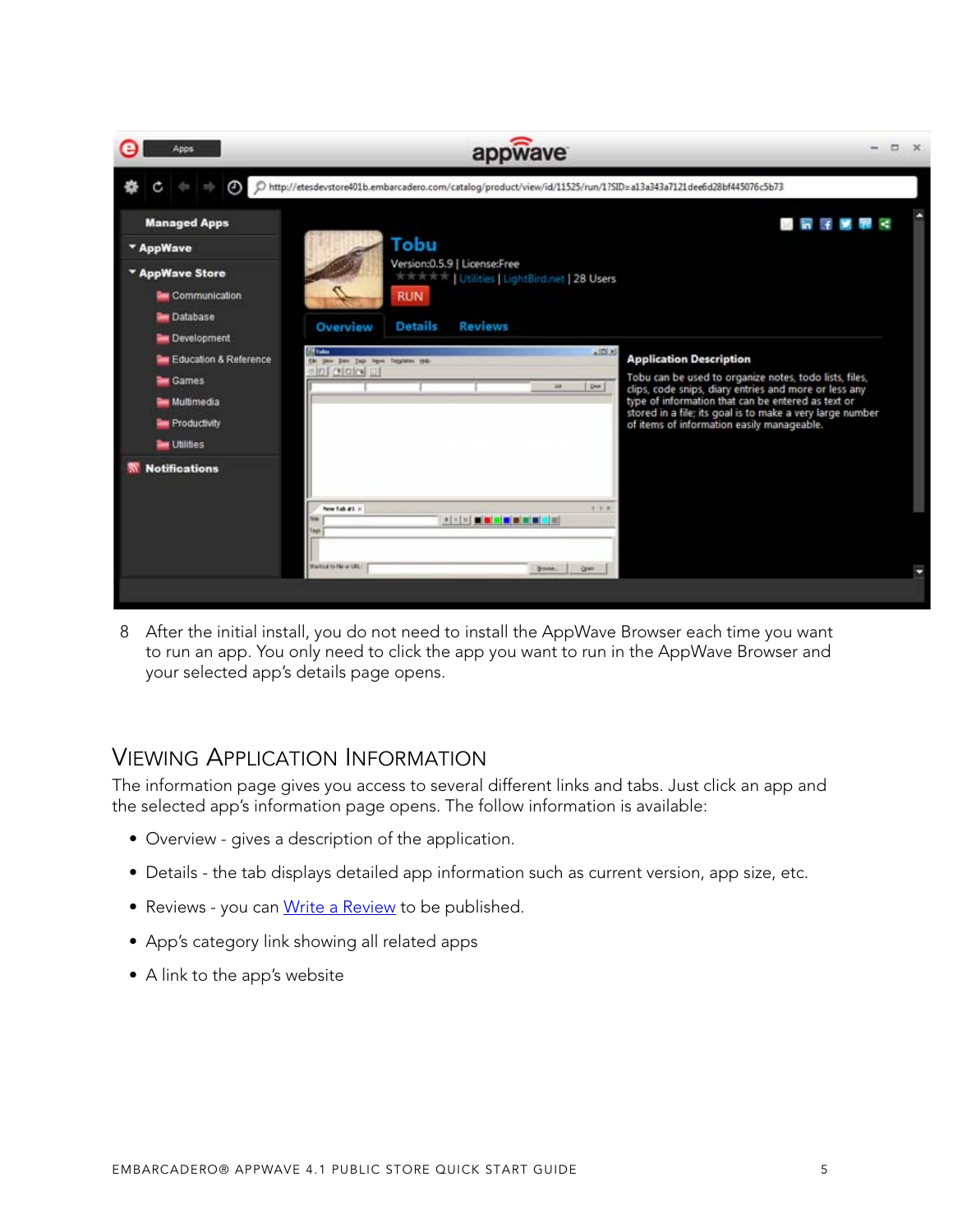| 7Zip<br>Version:9.20   License:Free<br><b>FREE</b> | *****   Utilities   7Zip Organization"- Free Software   44 Users | • To view the<br>website for this<br>app |
|----------------------------------------------------|------------------------------------------------------------------|------------------------------------------|
| <b>Details</b><br>Overview                         | <b>Reviews</b>                                                   | -To view all apps<br>in the category     |
| To view the app<br>description and<br>details      | To read existing<br>review or write a<br>new one                 |                                          |

#### <span id="page-9-0"></span>WRITE A REVIEW

You can write a review of any app in the AppWave Store.

- 1 Click an app and the selected App's information page opens.
- 2 Click the **Reviews** tab and then select **Rate this app**.

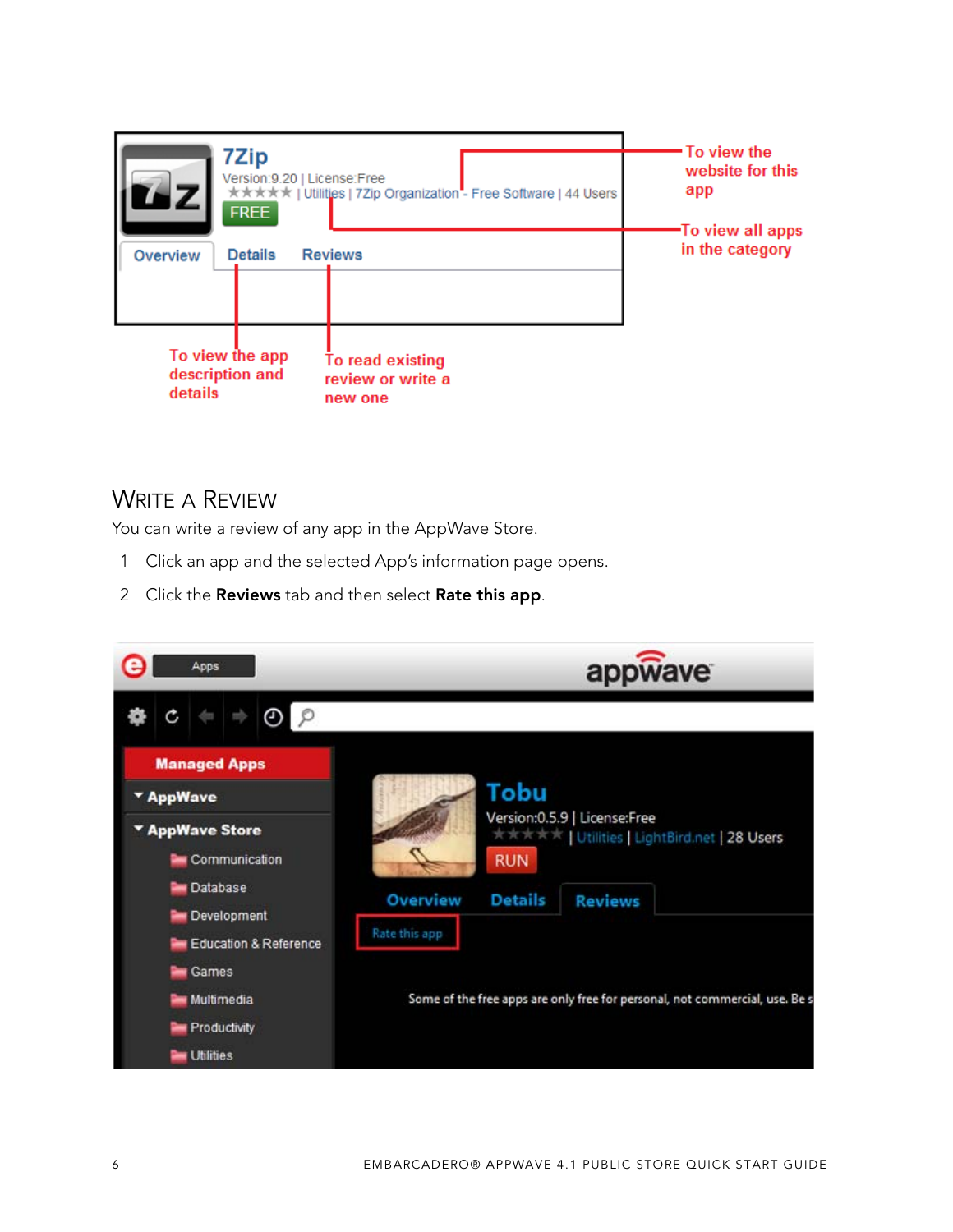3 In the pop-up window that opens, enter your review information.

**NOTE:** All fields are required.

| <b>Write a Review</b><br>For CleanUp! |
|---------------------------------------|
| App Rating * 大大大大大                    |
| Review Title *                        |
| Description *                         |
|                                       |
|                                       |
| * Required Fields                     |
| OK<br>Cancel                          |

- 4 First, click the number of stars you want to use for the App Rating.
- 5 You can then enter a title and write your review.
- 6 Click **OK** and a message tells you that "Your review has been accepted for moderation". Once it is approved, it appears in both the AppWave Browser and AppWave Store.